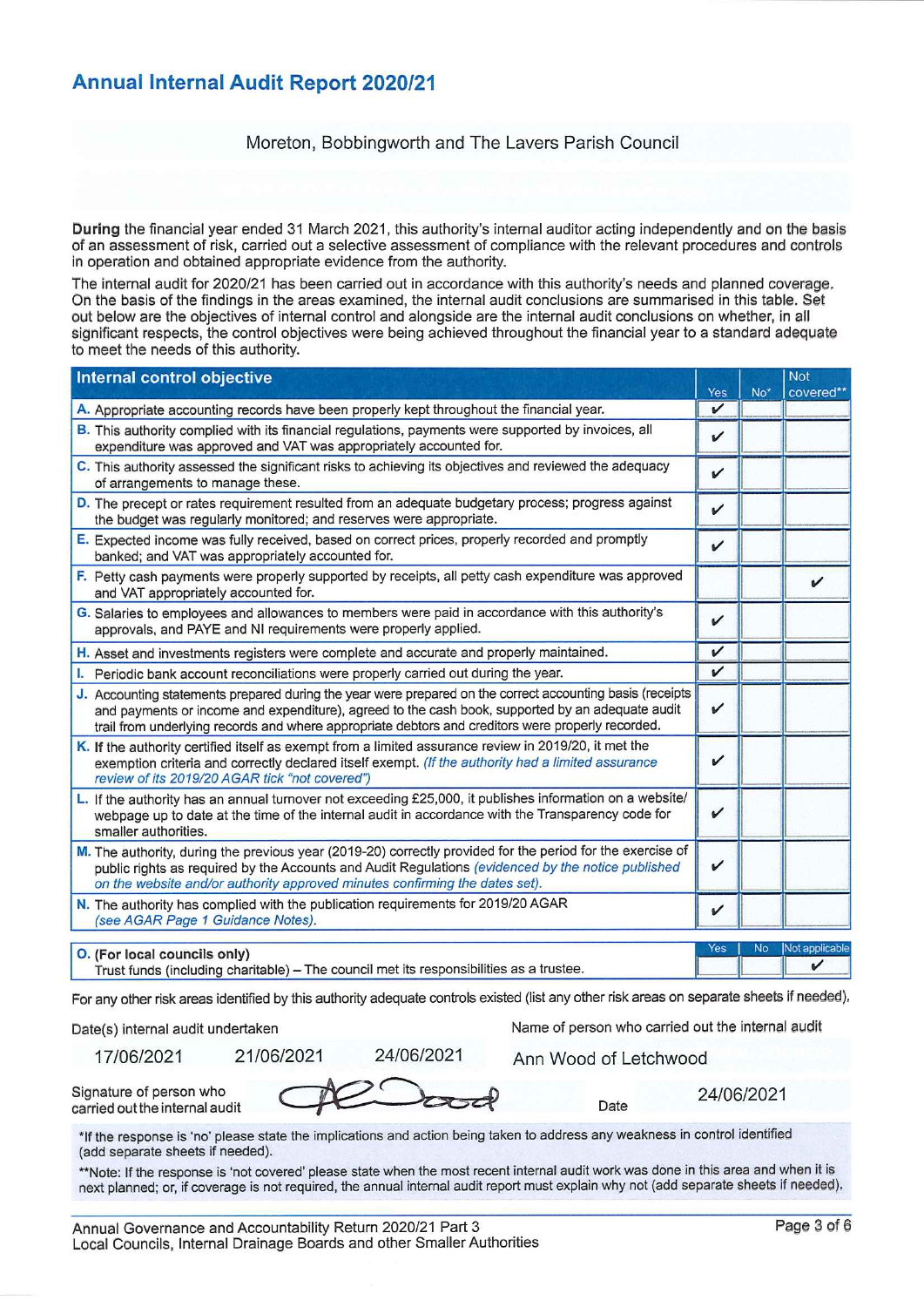# **MORETON, BOBBINGWORTH & THE LAVERS PARISH COUNCIL**

**FINAL ACCOUNTS 2020/2021**

**Parish Clerk Julia Milovanovic**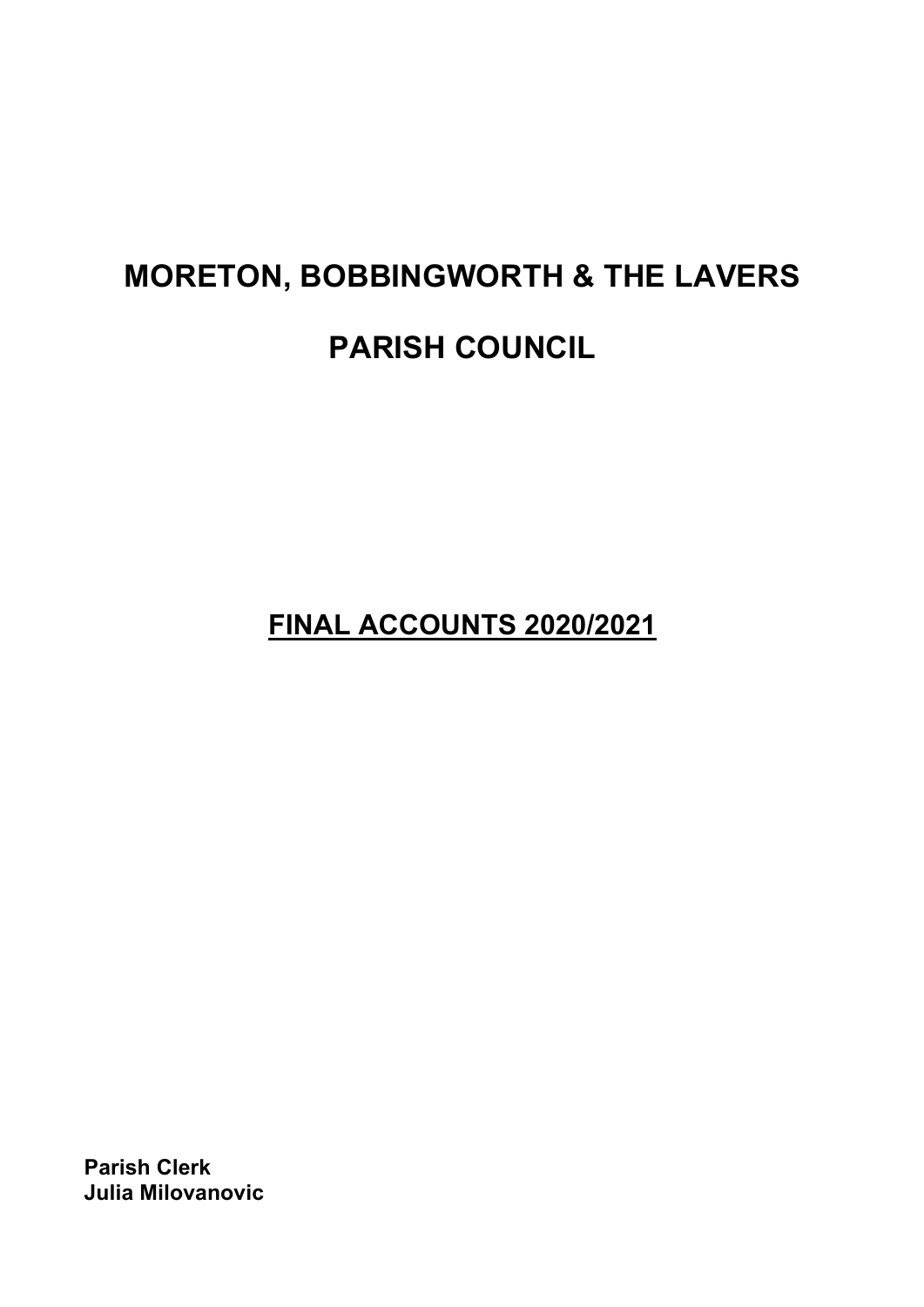# **Financial Summary 2020/2021**

We started the year with £22,906.90 in the bank. The precept set for 2020/2021 was £16,285.

The total income (including precept, bank interest, defibrillator grant, a donation towards the defibrillator and a refund of monies on account from Attwells Solicitors ) for 2020/2021 was £18,980.82. This also includes a VAT refund of £974.42 for the period 2019-2020. The donation for the tree on Moreton Green was also returned as the supplier was unable to order the tree due to the pandemic.

The total expenditure for 2020/2021 was £20,919.90 (which includes £1114.93 VAT). This was £1,794 below the budgeted expenditure due to the pandemic.

Two defibrillators and cabinets have increased our assets.

The balance of the accounts as at 31st March 2021 is as follows:

| <b>TOTAL:</b>            | £20,967.94 |
|--------------------------|------------|
| • Unity Current Account: | £ 428.33   |
| • Unity Deposit Account: | £20,539.61 |

*Note: The Parish Councils accounts are completed on a receipts and payment basis.*

#### **External Auditors Statement of Accounts for 2020/21**

|                                      | 31 Mar 20<br>£ | 31 Mar 21<br>£ |
|--------------------------------------|----------------|----------------|
| <b>Balance Brought Forward</b>       | 22,907         | 20,967         |
| (+) Annual Precept                   | 15,510         | 16,285         |
| (+) Total other receipts             | 1,824          | 2,696          |
| (-) Staff Costs                      | 6,564          | 8,345          |
| (-) Loan interest/capital repayments | 0              | 0              |
| (-) Total other payments             | 17,594         | 12,574         |
| (=) Balances Carried forward         | 22,907         | 20,967         |
| <b>Total Cash &amp; Investments</b>  | 22,907         | 20,967         |
| <b>Total Fixed Assets</b>            | 2,986          | 5,796          |
| <b>Total Borrowings</b>              |                |                |
|                                      |                |                |

 *These figures include VAT*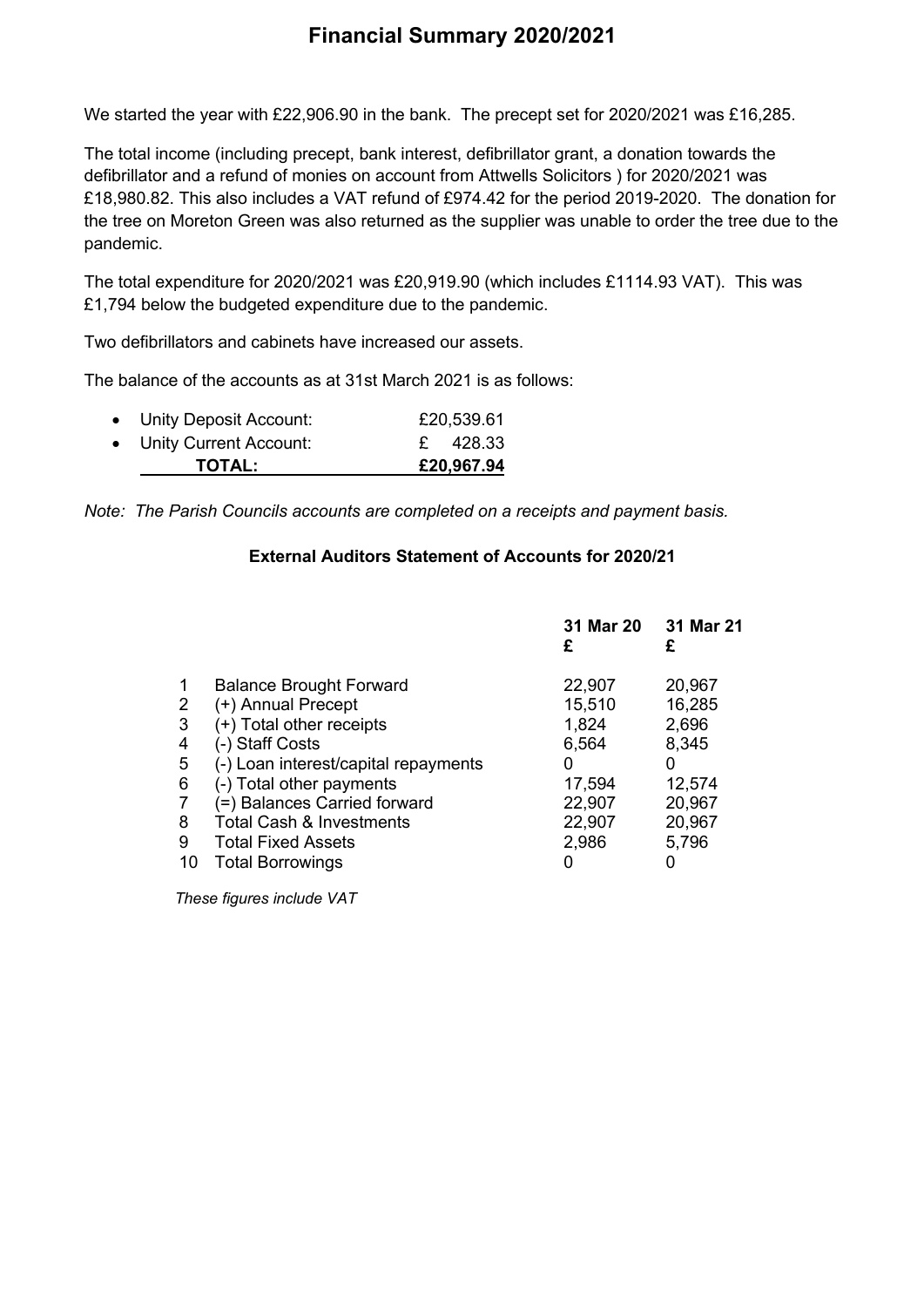# **2020/2021- Final Budget -v- Actual**

| <b>Expenditure</b>                         | <b>Budget</b> | <b>Final</b> | <b>Comments</b>                                                              |
|--------------------------------------------|---------------|--------------|------------------------------------------------------------------------------|
| <b>Clerks Salary/HMRC</b>                  | 8,306         | 8345         | Underestimate HMRC                                                           |
| Home Office                                | 520           | 530          | Payment until 7/4/21 included so 21-22 year will only be £510 pa             |
| Photocopying                               | 100           | 0            | No copying required due to all things being sent electronically due to covid |
| Mileage                                    | 160           | 14           | Covid                                                                        |
| Insurance                                  | 350           | 359          |                                                                              |
| Grants                                     | 3000          | 3200         | Agreed to provide an annual grant of up to £200 for Bobbingworth Clock       |
| Elections                                  | 100           | $\mathbf 0$  | Elections postponed                                                          |
| Postage and stationery                     | 200           | 154          | Due to Covid more documents sent electronically                              |
| General Admin                              | 450           | 730          | Phone box cleaning/painting to be reimbursed from ECC grant                  |
| Subscriptions EALC/NALC /ICO/Moneysoft/365 | 400           | 840          | Additional subscriptions to zoom, RCCE, Wix, Website hosting                 |
| Audit                                      | 130           | 250          | A forensic financial audit had to be undertaken on the 2021-2018 accounts    |
| Xmas Tree/Open Parish Event                | 500           | 799          | New Lights, Real Tree rather than permanent planted tree due to covid        |
| <b>Village Hall Hire</b>                   | 280           | 0            | Meetings held electronically                                                 |
| Information Commissioner Fee               | 45            | 40           |                                                                              |
| Legal Expenses                             | 3600          | 3600         |                                                                              |
| <b>Bank Charges</b>                        | 72            | 72           |                                                                              |
| <b>Clerk/Councillor Training</b>           | 1500          | 60           | Training cancelled due to Covid                                              |
| General Parish expenses                    | 1000          | 1926         | Unbudgeted cost of defibrillator/cabinet - BHF grant withdrawn -Covid        |
| VE day event                               | 2000          | 0            | Postponed due to Covid                                                       |
| VAT                                        |               |              |                                                                              |
| <b>TOTAL</b>                               | 22,713        | 20,919       |                                                                              |

| <b>Specific Earmarked Funds</b> | <b>Budget</b> | <b>Spent</b> | Remaining |
|---------------------------------|---------------|--------------|-----------|
| Elections                       | 400.00        | 30.00        | 400.00    |
| Asset Maintenance               | 1000.00       |              | 970.00    |
| <b>VH Maint</b>                 | 278.00        | $345.00*$    | 278.00    |
| <b>Christmas Tree</b>           | 345.00        |              | 00.00     |
| <b>Total Earmarked</b>          |               | 375.00       | 1678.00   |

 $\sim$ 

|                      | <b>Budget Actual</b> |          |
|----------------------|----------------------|----------|
| Precept              | 16285                | 16285.00 |
| DefibDonation        | O                    | 82.00    |
| <b>VAT Repay</b>     | 974                  | 974.42   |
| Attwells reimb       | 89                   | 89.40    |
| <b>ECC Grant</b>     | 0                    | 1522.00  |
| <b>Bank Interest</b> | 28                   | 28.00    |
| <b>Total Income</b>  | 17376                | 18980.82 |

## **General Reserves at 31st March 2021: £19289.00**

**Earmarked Reserves at 31st March 2021: £1678.00**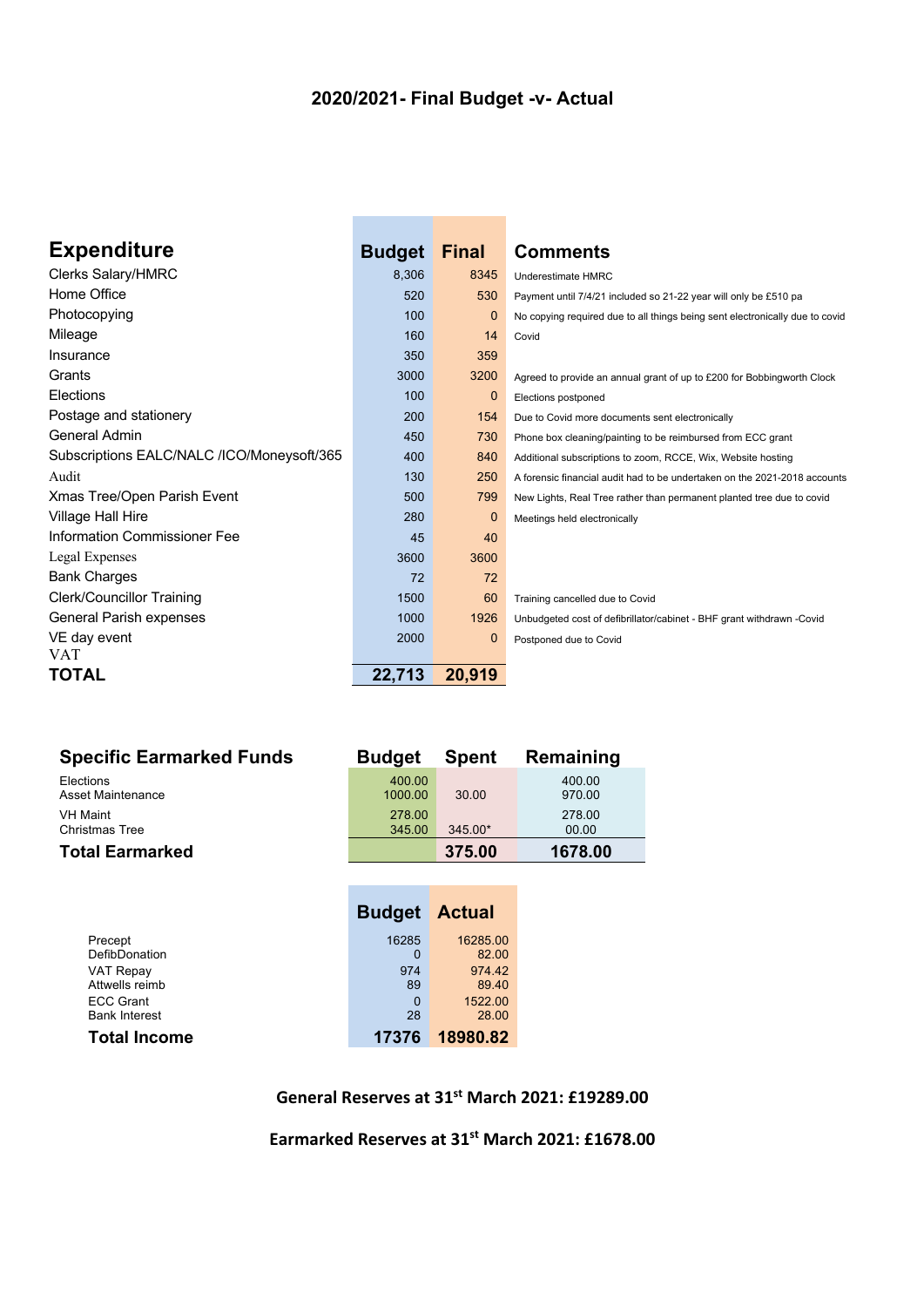| Bank Reconciliation as at 31 March 2021 |  |
|-----------------------------------------|--|
|-----------------------------------------|--|

| <b>Balance (Receipts and Payments Book) 31 March 2021</b> |   |             | £ | 20,967.94 |
|-----------------------------------------------------------|---|-------------|---|-----------|
| Less Payments to 31 March 2021                            |   |             | £ | 20,919.90 |
| Add Receipts in the year<br>Sub Total                     |   | £ 18,981.17 | £ | 41,887.84 |
| Opening Balance 1 April 2020                              |   | £ 22,906.67 |   |           |
| <b>CASH BOOK</b>                                          |   |             |   |           |
| Net balances as at 31 March 2021                          |   |             | £ | 20,967.94 |
| Add any un-banked cash at 31 March 2021                   | £ |             |   |           |
| Less any unpresented cheques at 31 March 2021             | £ |             | £ | 20,967.94 |
| Unity Current Account                                     | £ | 428.33      |   |           |
| Unity Deposit Account                                     |   | £ 20,539.61 |   |           |
| Balance per Bank Statements as at 31 March 2021           |   |             |   |           |